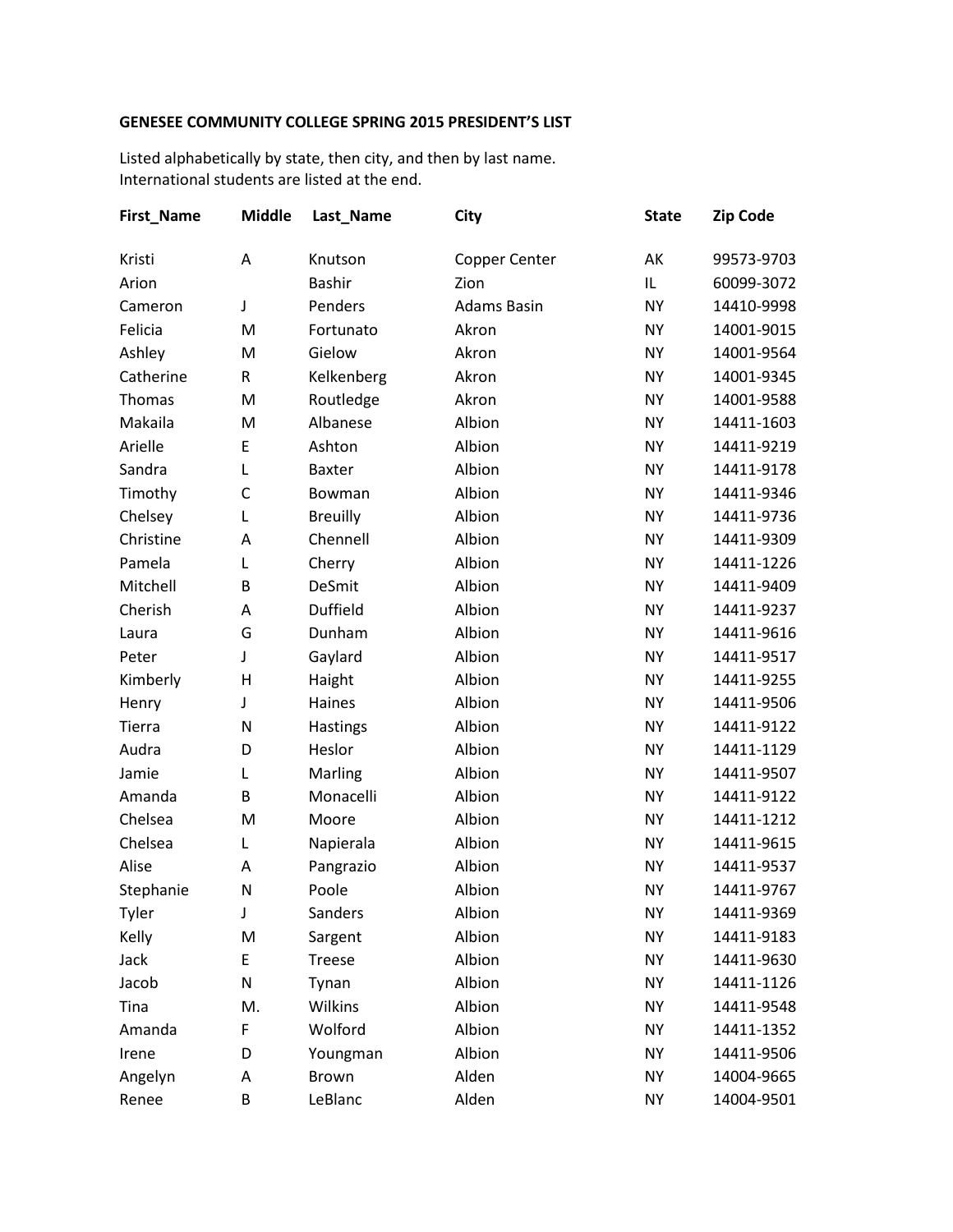| Christine    | Α       | McCoy           | Alden          | <b>NY</b> | 14004-8600 |
|--------------|---------|-----------------|----------------|-----------|------------|
| Sarah        | E       | Loranty         | Alexander      | <b>NY</b> | 14005-9762 |
| Karly        | $\sf R$ | Natalizia       | Alexander      | <b>NY</b> | 14005-9716 |
| Rachel       | A       | <b>Neilans</b>  | Alexander      | <b>NY</b> | 14005-9731 |
| Eliza        | P       | Vacanti         | Alexander      | <b>NY</b> | 14005-9774 |
| Jenna        | B       | Wozniak         | Alexander      | <b>NY</b> | 14005-9711 |
| Kelsey       | К       | Wright          | Alexander      | <b>NY</b> | 14005-9787 |
| Gabrielle    |         | Probst          | Amherst        | <b>NY</b> | 14226-4942 |
| Christine    | L       | <b>Stacey</b>   | Appleton       | <b>NY</b> | 14008-9621 |
| Ashley       | N       | Dryden          | Arcade         | <b>NY</b> | 14009-1018 |
| Connor       | F       | Johnson         | Arcade         | <b>NY</b> | 14009-9738 |
| Erin         |         | Mingle          | Arcade         | <b>NY</b> | 14009-1306 |
| William      | J       | Schiefer        | Arcade         | <b>NY</b> | 14009-9500 |
| Quinn        | P       | Smith           | Arcade         | <b>NY</b> | 14009-9426 |
| Dawn         | R       | <b>Stiles</b>   | Arcade         | <b>NY</b> | 14009-1606 |
| Rebecca      | A       | Zielinski       | Arcade         | <b>NY</b> | 14009-9624 |
| Alexandra    | V       | Audsley         | Attica         | <b>NY</b> | 14011-0132 |
| Shelby       | E       | Flynn           | Attica         | <b>NY</b> | 14011-9643 |
| Rebecca      | А.      | Gow             | Attica         | <b>NY</b> | 14011-9611 |
| Ashley       | M       | Michalek        | Attica         | <b>NY</b> | 14011-9711 |
| Lindsay      | К       | Peterson        | Attica         | <b>NY</b> | 14011-1028 |
| Haley        | E       | Piontkowski     | Attica         | <b>NY</b> | 14011-9625 |
| <b>Brian</b> | J       | Sage            | Attica         | <b>NY</b> | 14011-1031 |
| Sarah        | E       | Strumpf         | Attica         | <b>NY</b> | 14011-9563 |
| Sarah        | E       | Sweetman        | Attica         | <b>NY</b> | 14011-9716 |
| Nicholas     | J       | Wheeler         | Attica         | <b>NY</b> | 14011-1247 |
| Benjamin     | D       | Wright          | Attica         | <b>NY</b> | 14011-1138 |
| Alison       | L       | Ames            | Avon           | <b>NY</b> | 14414-1352 |
| Samantha     | E       | Horne           | Avon           | <b>NY</b> | 14414-9782 |
| Ashley       | M       | Seils           | Avon           | <b>NY</b> | 14414-1445 |
| Kristen      | L       | <b>Birch</b>    | <b>Basom</b>   | NY        | 14013-9762 |
| Zachary      | J       | Chiro           | <b>Basom</b>   | <b>NY</b> | 14013-9737 |
| Kerry        | M       | Mills           | <b>Basom</b>   | NY        | 14013-9779 |
| Nathan       | V       | Nadolinski      | <b>Basom</b>   | <b>NY</b> | 14013-9741 |
| Cody         | M       | Sumeriski       | <b>Basom</b>   | NY        | 14013-9780 |
| Emily        | S       | Alvut           | Batavia        | <b>NY</b> | 14020-9797 |
| Trevor       | S       | Avery           | <b>Batavia</b> | NY        | 14020-3422 |
| Justin       | P       | Avino           | Batavia        | <b>NY</b> | 14020-2638 |
| Danielle     | M       | Bell            | Batavia        | NY        | 14020-9744 |
| Jared        | C       | <b>Bird</b>     | Batavia        | <b>NY</b> | 14020-1021 |
| Sarah        | E       | <b>Bischoff</b> | Batavia        | NY        | 14020-1264 |
| Heather      | M       | Bombard         | Batavia        | <b>NY</b> | 14020-3307 |
| Jessica      | L       | Bonin           | Batavia        | NY        | 14020-3643 |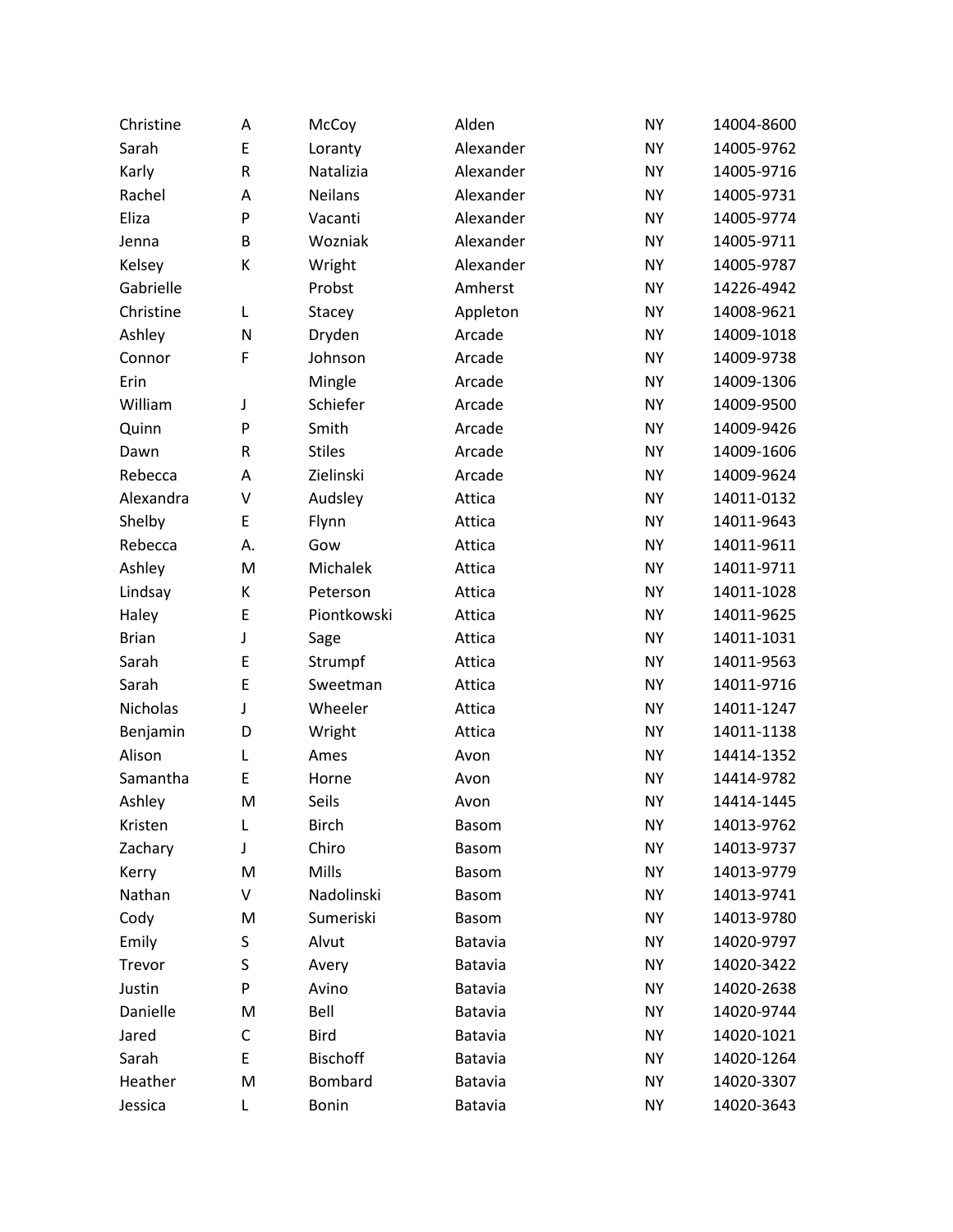| Steven          | E         | <b>Bussard</b>   | Batavia        | <b>NY</b> | 14020-3571 |
|-----------------|-----------|------------------|----------------|-----------|------------|
| Jessica         | M         | Caryl            | Batavia        | <b>NY</b> | 14020-3523 |
| Haley           | W         | Case             | <b>Batavia</b> | <b>NY</b> | 14020-1615 |
| Catherine       | ${\sf R}$ | Chilano          | Batavia        | <b>NY</b> | 14020-1306 |
| <b>Nicholas</b> | F         | DiFilippo        | <b>Batavia</b> | <b>NY</b> | 14020-1303 |
| Cassandre       | L         | DiPiazza         | Batavia        | <b>NY</b> | 14020-3602 |
| Melissa         | S.        | Drachenberg      | Batavia        | <b>NY</b> | 14020-3504 |
| Jeanette        | M         | Elia             | Batavia        | <b>NY</b> | 14020-2016 |
| Heather         | L         | Falker           | <b>Batavia</b> | <b>NY</b> | 14020-9442 |
| Mary            | P         | Faro             | Batavia        | <b>NY</b> | 14020-2906 |
| Robert          | Α         | Ferdon           | <b>Batavia</b> | <b>NY</b> | 14020-2811 |
| Maria           | К.        | Frieday          | Batavia        | <b>NY</b> | 14020-3019 |
| Ryan            | P         | Fuller           | <b>Batavia</b> | <b>NY</b> | 14020-2007 |
| Michael         | S         | Garrett          | Batavia        | <b>NY</b> | 14020-2036 |
| Justin          | ${\sf R}$ | Gerace           | <b>Batavia</b> | <b>NY</b> | 14020-2514 |
| Cara            | M         | Golden           | Batavia        | <b>NY</b> | 14020-2216 |
| Bernadette      | M.        | Goodenbery       | <b>Batavia</b> | <b>NY</b> | 14020-3322 |
| Alexander       | F         | Hilken           | Batavia        | <b>NY</b> | 14020-9503 |
| Kelly           | Α         | Hoitink          | <b>Batavia</b> | <b>NY</b> | 14020-1066 |
| <b>Brena</b>    | L         | Hurlbutt         | Batavia        | <b>NY</b> | 14020-1316 |
| Michelle        | D         | Kantz            | <b>Batavia</b> | <b>NY</b> | 14020-2323 |
| Kimberly        | J         | Kingsley         | Batavia        | <b>NY</b> | 14020-3648 |
| Korie           | E         | Leitten          | <b>Batavia</b> | <b>NY</b> | 14020-9743 |
| Emily           | Maria     | LeMaster         | Batavia        | <b>NY</b> | 14020-3341 |
| Rebecca         | D         | Meloon           | <b>Batavia</b> | <b>NY</b> | 14020-1607 |
| Tyler           | J         | Michaels         | Batavia        | <b>NY</b> | 14020-1320 |
| Jeffrey         | B         | Miller           | <b>Batavia</b> | <b>NY</b> | 14020-1913 |
| Elizabeth       | A         | <b>Myers</b>     | Batavia        | <b>NY</b> | 14020-1139 |
| Peter           | T         | OBrien           | Batavia        | <b>NY</b> | 14020-3644 |
| <b>Travis</b>   | S         | Ogden            | <b>Batavia</b> | <b>NY</b> | 14020-9484 |
| Bernadette      |           | Penkszyk         | Batavia        | <b>NY</b> | 14020-9550 |
| Robynn          | Α         | Prichett         | Batavia        | <b>NY</b> | 14020-9466 |
| Mary            | В.        | Printup          | <b>Batavia</b> | <b>NY</b> | 14020-1252 |
| Sarah           | E         | Sanchez-Anderson | Batavia        | <b>NY</b> | 14020-1306 |
| Rebecca         | Α         | <b>Sheets</b>    | Batavia        | <b>NY</b> | 14020-1630 |
| John            | ${\sf R}$ | Sherman          | Batavia        | <b>NY</b> | 14020-2502 |
| Ryan            | D         | Shormann         | Batavia        | <b>NY</b> | 14020-3330 |
| LaToya          | C         | Smith            | Batavia        | <b>NY</b> | 14020-2002 |
| Cody            | L         | Stevenson        | Batavia        | <b>NY</b> | 14020-1114 |
| Monet           | L         | <b>Thomas</b>    | Batavia        | <b>NY</b> | 14020-1709 |
| <b>Bianca</b>   | N         | Tyson            | Batavia        | <b>NY</b> | 14020-1289 |
| Morgan          | M         | Wagner           | Batavia        | <b>NY</b> | 14020-2641 |
| <b>Bailee</b>   | M         | Welker           | Batavia        | <b>NY</b> | 14020-3722 |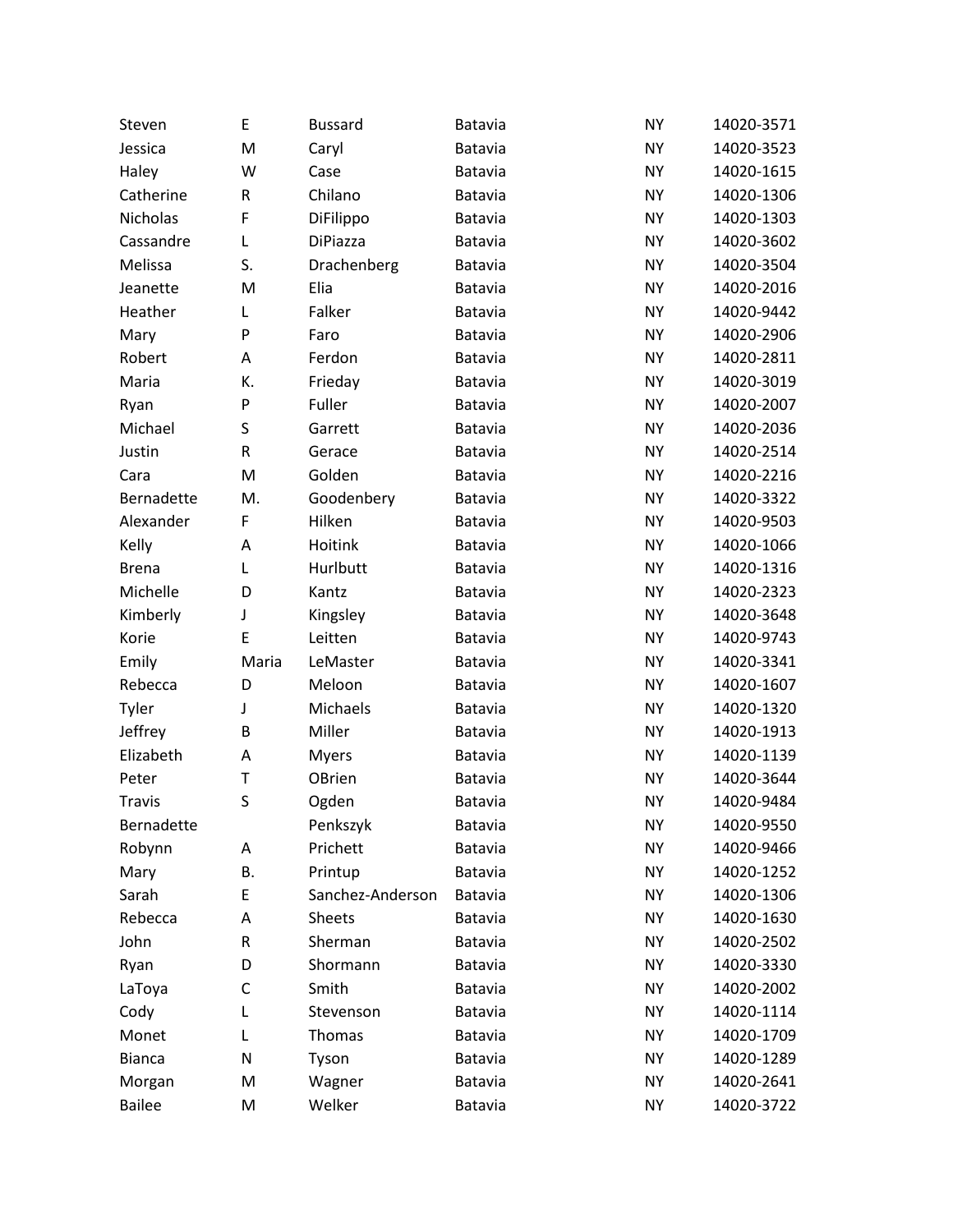| Karen          | S         | Causer        | <b>Bath</b>      | <b>NY</b> | 14810-7637 |
|----------------|-----------|---------------|------------------|-----------|------------|
| Taylor         | N         | <b>Becker</b> | <b>Belfast</b>   | <b>NY</b> | 14711-0118 |
| Gina           | ${\sf R}$ | <b>Buda</b>   | Bergen           | <b>NY</b> | 14416-9346 |
| Madeline       | ${\sf R}$ | Corcimiglia   | Bergen           | <b>NY</b> | 14416-9409 |
| Mark           | J         | Lancaster     | Bergen           | <b>NY</b> | 14416-9752 |
| <b>Brendan</b> | J         | Murray        | Bergen           | <b>NY</b> | 14416-9573 |
| Janae          | L         | Stacy         | Bergen           | <b>NY</b> | 14416-9404 |
| <b>Brian</b>   | P         | Stamp         | Bergen           | <b>NY</b> | 14416-9763 |
| Timothy        | Α         | Donley        | Bloomfield       | <b>NY</b> | 14469-9588 |
| Lauren         | S         | Anderson      | Brockport        | <b>NY</b> | 14420-2336 |
| Kah            | F         | Chan          | <b>Brockport</b> | <b>NY</b> | 14420-9407 |
| Sylvanus       | A         | Chupp         | Brockport        | <b>NY</b> | 14420-2018 |
| Seth           | W         | Deeren        | <b>Brockport</b> | <b>NY</b> | 14420-1122 |
| Erin           |           | Ernewein      | Brockport        | <b>NY</b> | 14420-1241 |
| <b>Brandon</b> | C         | Henshaw       | Brockport        | <b>NY</b> | 14420-9361 |
| Meagan         |           | Little        | Brockport        | <b>NY</b> | 14420-9455 |
| Danielle       | M         | Ludeke        | <b>Brockport</b> | <b>NY</b> | 14420-9618 |
| Quintin        | ${\sf R}$ | Rogers        | Brockport        | <b>NY</b> | 14420-1612 |
| Samantha       | ${\sf R}$ | Thiele        | Brockport        | <b>NY</b> | 14420-9483 |
| Ki'Atta        | S         | Whipset       | Brockport        | <b>NY</b> | 14420-2405 |
| Abigail        | A         | Asenso        | <b>Bronx</b>     | <b>NY</b> | 10473-4729 |
| lesha          | D         | DeLesline     | <b>Bronx</b>     | <b>NY</b> | 10466-4429 |
| Tamika         | T         | Knutt         | Brooklyn         | <b>NY</b> | 11203-5300 |
| Danielle       |           | <b>Board</b>  | <b>Buffalo</b>   | <b>NY</b> | 14225-2020 |
| Megan          |           | Ciesla        | <b>Buffalo</b>   | <b>NY</b> | 14226-1416 |
| James          | ${\sf R}$ | Smith         | <b>Buffalo</b>   | <b>NY</b> | 14219-1638 |
| Kayla          |           | Curry         | Byron            | <b>NY</b> | 14422-0394 |
| Marymagdalen   | Τ         | Gabalski      | Byron            | <b>NY</b> | 14422-9414 |
| Adam           | J         | Bachmann      | Caledonia        | <b>NY</b> | 14423-9606 |
| Sara           | J         | Bachmann      | Caledonia        | <b>NY</b> | 14423-9606 |
| Abbie          | R         | <b>Bater</b>  | Caledonia        | <b>NY</b> | 14423-1210 |
| Constance      | M         | Eadie         | Caledonia        | <b>NY</b> | 14423-9529 |
| Jessica        | L         | Perkins       | Caledonia        | NΥ        | 14423      |
| Alasondra      | R         | Riggi         | Caledonia        | <b>NY</b> | 14423-1131 |
| Dana           | К         | Sass          | Caledonia        | ΝY        | 14423-1220 |
| Stuart         | Α         | Sousa         | Caledonia        | <b>NY</b> | 14423-9562 |
| Michael        | J         | Wall          | Caledonia        | ΝY        | 14423-9711 |
| Carrington     | E         | Wells         | Caledonia        | <b>NY</b> | 14423-1012 |
| Lukas          | P         | Iverson       | Canandaigua      | ΝY        | 14424-9360 |
| Frankie        | J         | Dieter        | Canisteo         | <b>NY</b> | 14823-1068 |
| Aimee          | L         | Ackerman      | Castile          | ΝY        | 14427-9761 |
| Kathaleen      |           | Arnold        | Castile          | <b>NY</b> | 14427-9561 |
| Michelle       | C         | Delude        | Castile          | NY        | 14427-9700 |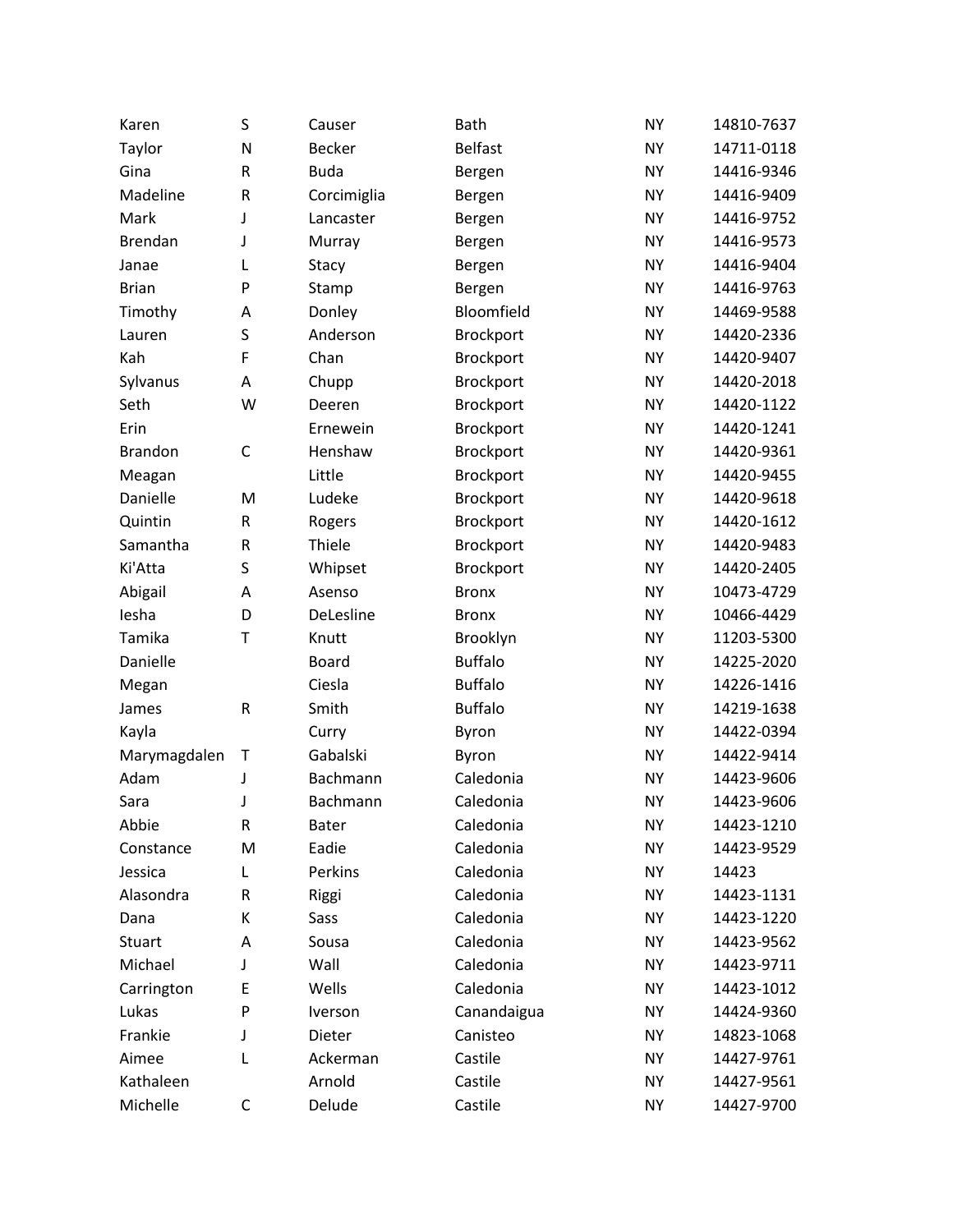| Nicole       | Α           | Lee               | Castile                | <b>NY</b> | 14427-9601 |
|--------------|-------------|-------------------|------------------------|-----------|------------|
| Megan        | E           | Miskey            | Chaffee                | <b>NY</b> | 14030-9631 |
| Kelly        | A           | Schubert          | Chaffee                | <b>NY</b> | 14030-9807 |
| Gabriella    | M           | Garcea            | Churchville            | <b>NY</b> | 14428-9786 |
| Jamie        | L           | Vink              | Churchville            | <b>NY</b> | 14428-9350 |
| Kelsey       | ${\sf R}$   | Willis            | Churchville            | <b>NY</b> | 14428-9107 |
| Heather      | L           | Swanson           | <b>Clarence Center</b> | <b>NY</b> | 14032-9366 |
| Jordan       |             | Reese             | Clinton                | <b>NY</b> | 13323-4043 |
| Maria        | A           | Ammarell          | Cohocton               | <b>NY</b> | 14826-9425 |
| Casey        |             | Wheeler           | Cohocton               | <b>NY</b> | 14826-9686 |
| Heather      | M           | Balcerzak         | Corfu                  | <b>NY</b> | 14036-9587 |
| Derek        | T           | Cory              | Corfu                  | <b>NY</b> | 14036-9720 |
| Jillian      | M           | Frisillo          | Corfu                  | <b>NY</b> | 14036-9699 |
| Jodie        | M.          | Gutowski          | Corfu                  | <b>NY</b> | 14036-9501 |
| Kristin      | M           | Peters            | Corfu                  | <b>NY</b> | 14036-9520 |
| Emilee       | L           | Reeb              | Corfu                  | <b>NY</b> | 14036-9600 |
| Jessica      | L           | Rudnik            | Corfu                  | <b>NY</b> | 14036-9520 |
| Natalie      | L.          | Schmidt           | Corfu                  | <b>NY</b> | 14036-9741 |
| Danielle     | E           | Sharick           | Corfu                  | <b>NY</b> | 14036-9571 |
| Amanda       | A           | Starczewski       | Corfu                  | <b>NY</b> | 14036-9510 |
| Jessica      | Г           | Urban             | Corfu                  | <b>NY</b> | 14036-0088 |
| Georgie      | Α           | Miller            | Cowlesville            | <b>NY</b> | 14037-9706 |
| Kevin        | J           | Marek             | Crittenden             | <b>NY</b> | 14038-0173 |
| Mirandah     | L           | Hendershot        | Dalton                 | <b>NY</b> | 14836-9704 |
| William      | P           | Bolton            | Dansville              | <b>NY</b> | 14437-1528 |
| Connor       | J           | Boor              | Dansville              | <b>NY</b> | 14437-1138 |
| Rodney       | L           | Carmody           | Dansville              | <b>NY</b> | 14437-1701 |
| William      | Н           | DeMuth            | Dansville              | <b>NY</b> | 14437-1650 |
| <b>Brian</b> | M           | Douglas           | Dansville              | <b>NY</b> | 14437-1238 |
| Cheyenne     | К           | Genung            | Dansville              | <b>NY</b> | 14437-9194 |
| Jesse        | F           | Goodman           | Dansville              | <b>NY</b> | 14437-9511 |
| Jennifer     | L           | Humphrey          | Dansville              | <b>NY</b> | 14437-9774 |
| David        | $\mathsf C$ | Inzinna           | Dansville              | <b>NY</b> | 14437-9516 |
| Nikki        | J           | Jones             | Dansville              | <b>NY</b> | 14437-1230 |
| Felisha      | Α           | Laforce           | Dansville              | NΥ        | 14437-8928 |
| Ashley       | Α           | <b>McWilliams</b> | Dansville              | <b>NY</b> | 14437-1245 |
| Kyle         | Α           | Oswald            | Dansville              | <b>NY</b> | 14437-9614 |
| Danielle     | M           | Ronci             | Dansville              | <b>NY</b> | 14437-1432 |
| Timothy      | R           | Schmitz           | Dansville              | NY        | 14437-1238 |
| Jennifer     | M           | McNutt            | Darien Center          | <b>NY</b> | 14040-9751 |
| Kayla        | M           | Bennion           | Delevan                | <b>NY</b> | 14042-9627 |
| Erica        | J           | Hutchinson        | Delevan                | <b>NY</b> | 14042-0234 |
| Dillon       | M           | Lauricella        | Delevan                | <b>NY</b> | 14042-9802 |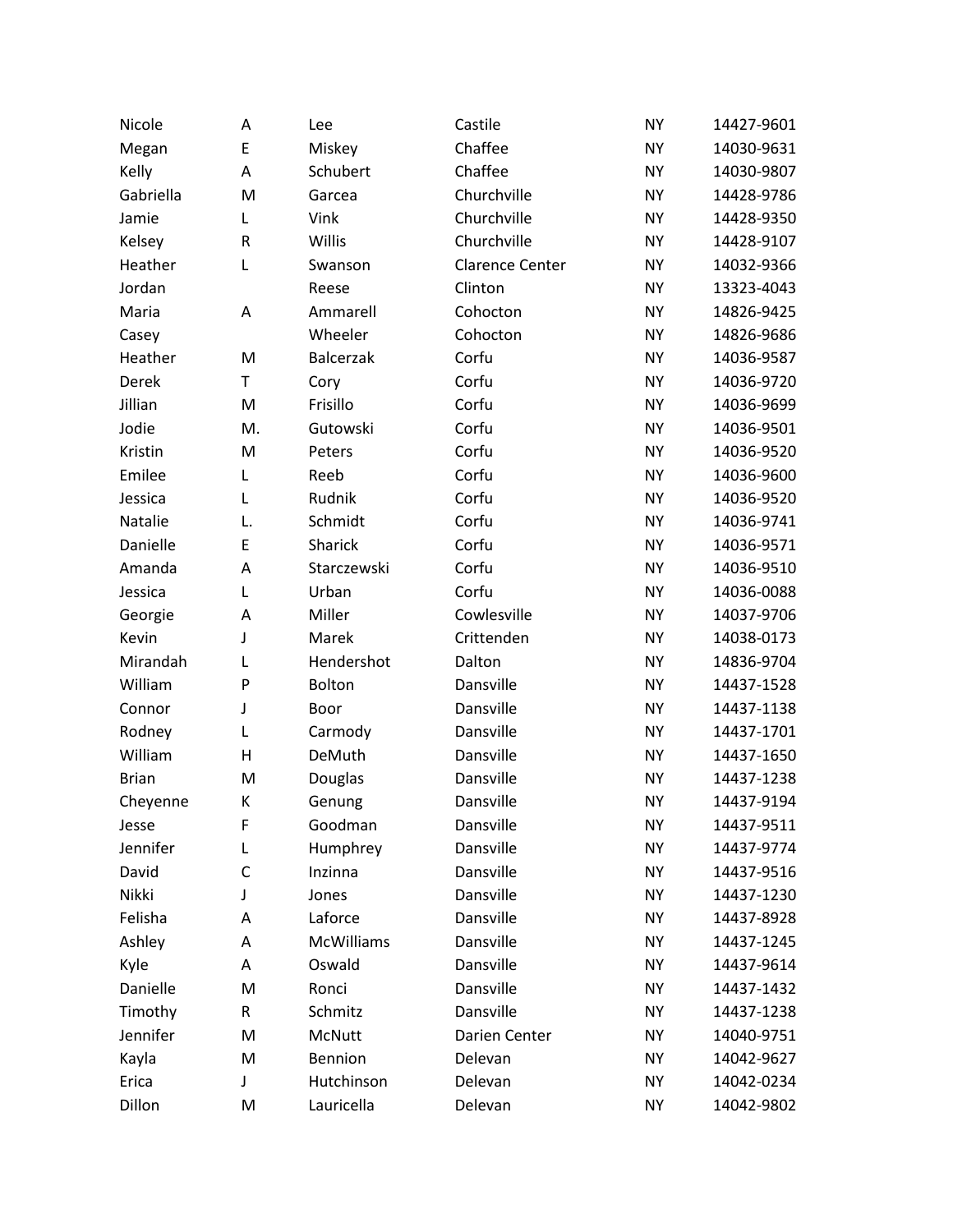| <b>Brianna</b> | N           | Ronan     | Delevan             | <b>NY</b> | 14042-9681 |
|----------------|-------------|-----------|---------------------|-----------|------------|
| Madison        | Г           | Schurr    | Delevan             | <b>NY</b> | 14042-9727 |
| Alexander      | P           | Stewart   | Delevan             | <b>NY</b> | 14042-9699 |
| Trisha         | M           | Thomas    | Delevan             | <b>NY</b> | 14042-9450 |
| Amber          | V           | Keicher   | East Aurora         | <b>NY</b> | 14052-9523 |
| Daniel         | ${\sf R}$   | Telban    | East Aurora         | <b>NY</b> | 14052-3051 |
| Fleur          | ${\sf R}$   | Remington | East Bethany        | <b>NY</b> | 14054-9741 |
| Alexander      |             | Uptegrove | East Bethany        | <b>NY</b> | 14054-9712 |
| Alexander      | S           | Tokarsky  | <b>East Concord</b> | <b>NY</b> | 14055-9771 |
| Ming           |             | Tokarsky  | <b>East Concord</b> | <b>NY</b> | 14055-9771 |
| Julie          | $\mathsf F$ | Joyce     | East Pembroke       | <b>NY</b> | 14056-0131 |
| Joshua         |             | Ellingham | Elba                | <b>NY</b> | 14058-9518 |
| Melissa        | J           | Engle     | Elba                | <b>NY</b> | 14058-9729 |
| Tabitha        | S           | Moreland  | Elba                | <b>NY</b> | 14058-9514 |
| Daniel         | J           | Scott     | Elba                | <b>NY</b> | 14058-9745 |
| Gabe           | T           | Stempin   | Elba                | <b>NY</b> | 14058-9501 |
| Ryan           |             | Vlack     | Elba                | <b>NY</b> | 14058-9766 |
| Hailey         | A           | Rizzo     | Fairport            | <b>NY</b> | 14450      |
| William        | S           | Green     | Fillmore            | <b>NY</b> | 14735-8695 |
| Moriah         |             | Reinbold  | Fillmore            | <b>NY</b> | 14735-8670 |
| Aimee          | M           | Davidson  | Freedom             | <b>NY</b> | 14065-9714 |
| Benjamin       | J           | Campbell  | Gainesville         | <b>NY</b> | 14066-0275 |
| Wesley         | $\mathsf C$ | Rissinger | Gainesville         | <b>NY</b> | 14066-9741 |
| Destiny        |             | Abernathy | Gasport             | <b>NY</b> | 14067-9363 |
| Rachel         | A           | Diel      | Gasport             | <b>NY</b> | 14067-9363 |
| <b>Bailey</b>  | F           | Moag      | Geneseo             | <b>NY</b> | 14454-9437 |
| Connor         | ${\sf R}$   | Peters    | Geneseo             | <b>NY</b> | 14454-9766 |
| Katherine      |             | Turner    | Gloversville        | <b>NY</b> | 12078-1330 |
| Peter          | James       | Rapone    | Groveland           | <b>NY</b> | 14462-9502 |
| Heather        | B           | Farrell   | Hamlin              | <b>NY</b> | 14464-9361 |
| Alyssa         | Α           | McArdle   | Hamlin              | <b>NY</b> | 14464-9350 |
| Corey          | E           | Lucey     | Hemlock             | <b>NY</b> | 14466-9714 |
| Nickki         | L           | Perrin    | Hemlock             | <b>NY</b> | 14466-9624 |
| Keeley         | E           | Sackett   | Hemlock             | <b>NY</b> | 14466-9719 |
| Danielle       |             | Clark     | Hilton              | <b>NY</b> | 14468-8947 |
| Kayla          | E           | Hetzel    | Hilton              | <b>NY</b> | 14468-8902 |
| Andrew         | J           | Larotonda | Hilton              | <b>NY</b> | 14468-9303 |
| Katherine      | L           | Nicot     | Hilton              | <b>NY</b> | 14468-9723 |
| Gary           | P           | Heale     | Holley              | <b>NY</b> | 14470-9768 |
| Annemarie      | S           | Lang      | Holley              | <b>NY</b> | 14470-9517 |
| Jenna          | R           | Livezey   | Holley              | <b>NY</b> | 14470-9768 |
| Nicole         | R           | Mauro     | Holley              | <b>NY</b> | 14470-9353 |
| Claudia        | D           | Passarell | Holley              | NY        | 14470-9344 |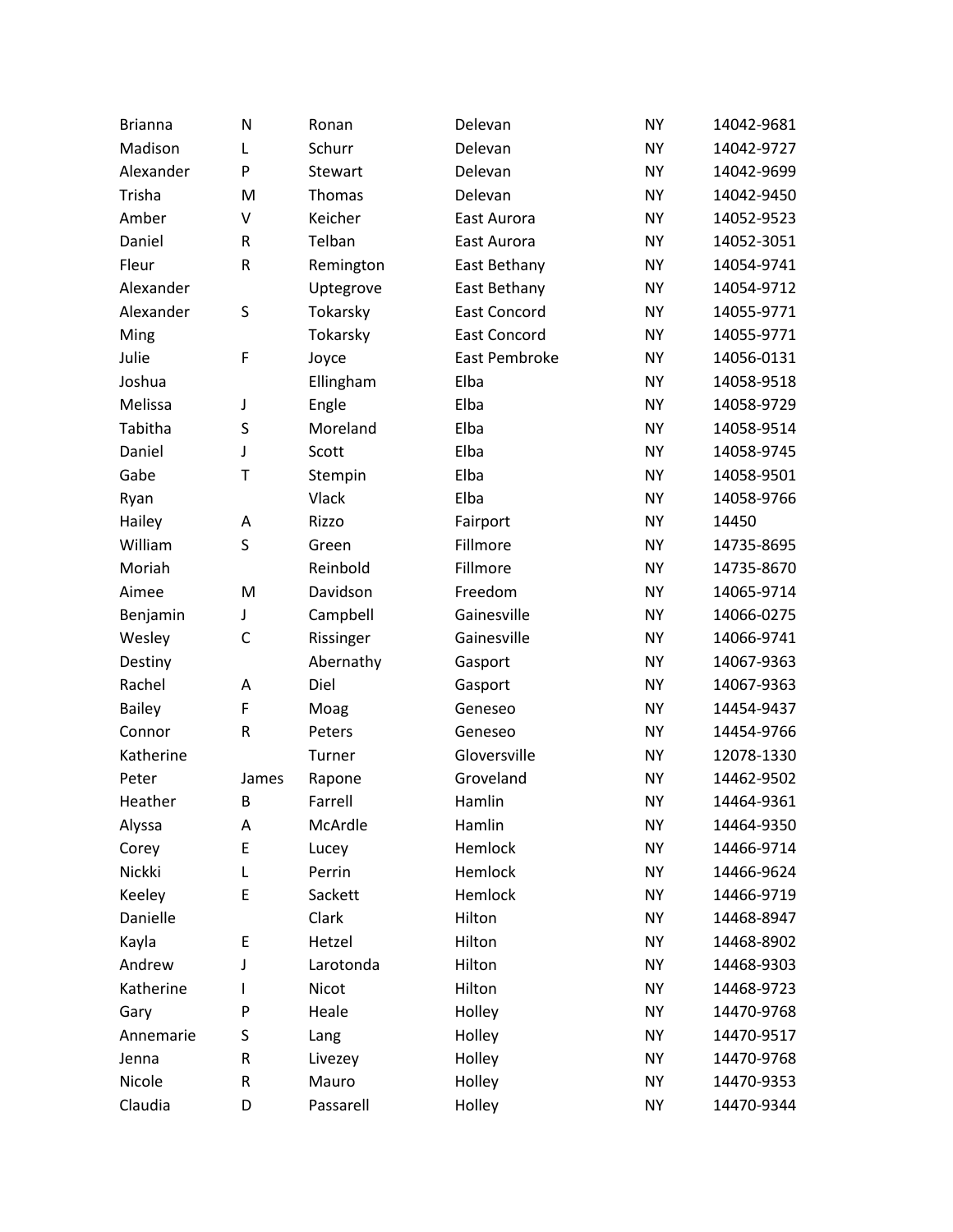| <b>Brittney</b> | O            | Schumacher      | Holley        | <b>NY</b> | 14470-1217 |
|-----------------|--------------|-----------------|---------------|-----------|------------|
| Carissa         | M            | White           | Honeoye Falls | <b>NY</b> | 14472-9406 |
| Tammy           | L            | Whitney         | Hornell       | <b>NY</b> | 14843-1419 |
| Henry           | J            | <b>Butler</b>   | Houghton      | <b>NY</b> | 14744-8768 |
| Isaac           | $\sf R$      | Church          | Java Center   | <b>NY</b> | 14082-9602 |
| Laurie          | A            | <b>Bush</b>     | Java Village  | <b>NY</b> | 14083-9501 |
| Jessica         | К            | <b>Flanders</b> | Kendall       | <b>NY</b> | 14476-9700 |
| Matthew         | W            | Klick           | Kendall       | <b>NY</b> | 14476-9708 |
| Jennifer        | L            | Stenshorn       | Kendall       | <b>NY</b> | 14476-9710 |
| Alexa           | M            | Wolf            | Kendall       | <b>NY</b> | 14476-9762 |
| Jennifer        |              | Cohen           | Kenmore       | <b>NY</b> | 14217-2631 |
| Rebecca         | Α            | Harrier         | Kent          | <b>NY</b> | 14477-9612 |
| Megan           | L            | Moynihan        | Kent          | <b>NY</b> | 14477-9701 |
| Jovelys         |              | Toledo          | Leicester     | <b>NY</b> | 14481-9627 |
| Elizabeth       | Α            | Carney          | LeRoy         | <b>NY</b> | 14482-1008 |
| Skye            | A            | Gregory         | LeRoy         | <b>NY</b> | 14482-9129 |
| Joshua          | $\mathsf{C}$ | Hotze           | LeRoy         | <b>NY</b> | 14482-9505 |
| Thomas          | Α            | McQuillen       | LeRoy         | <b>NY</b> | 14482-9737 |
| Jessica         | L            | Mortimer        | LeRoy         | <b>NY</b> | 14482-1403 |
| Racheal         | L            | Olear           | LeRoy         | <b>NY</b> | 14482-1458 |
| Erica           | Α            | Parker          | LeRoy         | <b>NY</b> | 14482-1206 |
| Morgan          | R            | Pasquale        | LeRoy         | <b>NY</b> | 14482-8903 |
| Kari            | A            | Piazza          | LeRoy         | <b>NY</b> | 14482-1404 |
| Samantha        | J            | Platek          | LeRoy         | <b>NY</b> | 14482-1519 |
| Nicole          | L            | Polisoto        | LeRoy         | <b>NY</b> | 14482-1432 |
| Taylor          | N            | Tillotson       | LeRoy         | <b>NY</b> | 14482-8980 |
| Anna            | E            | Adams           | Lima          | <b>NY</b> | 14485-9745 |
| Shane           | P            | <b>Buyck</b>    | Lima          | <b>NY</b> | 14485-9454 |
| Monica          |              | Rubeck          | Little Valley | <b>NY</b> | 14755-9515 |
| Emily           | S            | Argentieri      | Livonia       | <b>NY</b> | 14487-9741 |
| Jose            | L            | DiLenola        | Livonia       | <b>NY</b> | 14487-9634 |
| Nina            | R            | Haenle          | Lockport      | <b>NY</b> | 14094-3306 |
| Christopher     | F            | Laub            | Lockport      | <b>NY</b> | 14094-1620 |
| Morgan          | К            | Ripley          | Lockport      | <b>NY</b> | 14094-6242 |
| Rosemary        | J            | Sharrow         | Lockport      | <b>NY</b> | 14094-3609 |
| Nicole          | M            | <b>Boring</b>   | Lyndonville   | <b>NY</b> | 14098-9721 |
| Adrienne        | D            | <b>Hallows</b>  | Lyndonville   | <b>NY</b> | 14098-9776 |
| Stacy           | M            | Heideman        | Lyndonville   | <b>NY</b> | 14098-9607 |
| Charles         | К            | McKinney        | Lyndonville   | <b>NY</b> | 14098-9771 |
| Mandy           | К            | Moore           | Lyndonville   | <b>NY</b> | 14098-9600 |
| <b>Brendan</b>  | P            | O'Brien         | Lyndonville   | NY        | 14098-9421 |
| Chelsey         | Α            | Silversmith     | Lyndonville   | <b>NY</b> | 14098-9720 |
| Regina          | B            | Simon           | Lyndonville   | NY        | 14098-9783 |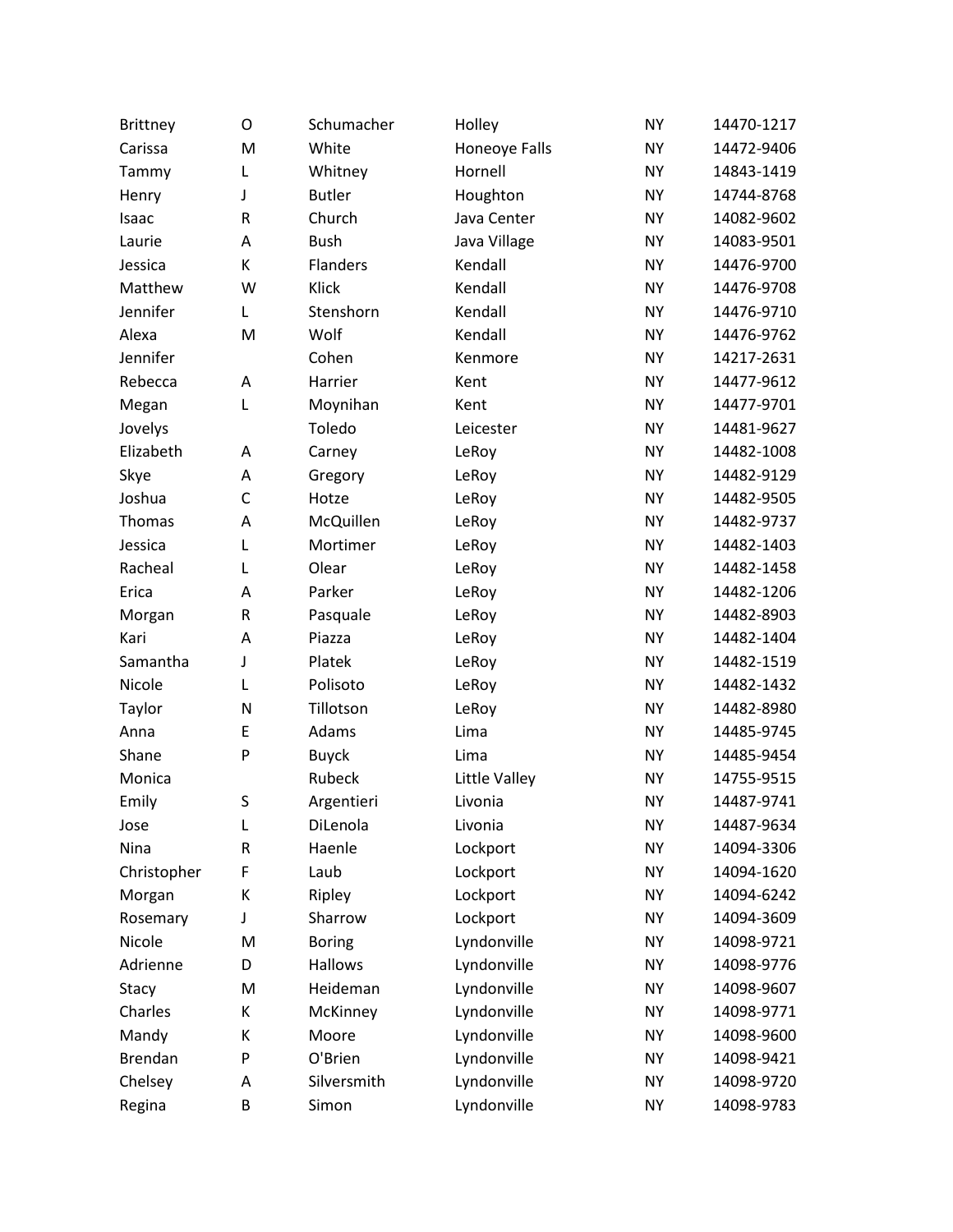| Colleen     | T         | Davey         | Machias             | <b>NY</b> | 14101-9759 |
|-------------|-----------|---------------|---------------------|-----------|------------|
| Shawn       | P         | Mulverhill    | Malone              | <b>NY</b> | 12953-2034 |
| Mariah      | J         | Candelaria    | Medina              | <b>NY</b> | 14103-1039 |
| Ashlee      | E         | Dow           | Medina              | <b>NY</b> | 14103-1212 |
| Amber       | M         | Fortunato     | Medina              | <b>NY</b> | 14103-9211 |
| Joanne      | D         | Johnson       | Medina              | <b>NY</b> | 14103-1748 |
| Candaleisha | S         | Jones         | Medina              | <b>NY</b> | 14103-1015 |
| Nikkie      | M         | Keyes         | Medina              | <b>NY</b> | 14103-9559 |
| Elizabeth   | P         | Pickle        | Medina              | <b>NY</b> | 14103-9693 |
| Felton      | T         | Poole         | Medina              | <b>NY</b> | 14103-1155 |
| Jacob       | ${\sf R}$ | Werth         | Medina              | <b>NY</b> | 14103-1170 |
| <b>Brad</b> | P         | Wilson        | Medina              | <b>NY</b> | 14103-1827 |
| Hannah      | B         | Wolfe         | Medina              | <b>NY</b> | 14103-9588 |
| Rhonda      | M         | Wright        | Medina              | <b>NY</b> | 14103-9526 |
| Natalie     | M         | <b>Brooks</b> | Middleport          | <b>NY</b> | 14105-9741 |
| Athan       | J         | <b>Brown</b>  | Middleport          | <b>NY</b> | 14105-1208 |
| Matthew     | S         | Turner        | Middleport          | <b>NY</b> | 14105-1048 |
| Ashley      | Α         | DioGuardi     | <b>Mount Morris</b> | <b>NY</b> | 14510-9606 |
| Ashley      | J         | Gaddy         | <b>Mount Morris</b> | <b>NY</b> | 14510-1526 |
| Miguel      | J         | Ortiz-Teed    | <b>Mount Morris</b> | <b>NY</b> | 14510-9425 |
| Johnathan   |           | Peritore      | <b>Mount Morris</b> | <b>NY</b> | 14510-0161 |
| Heather     | M         | Taft          | <b>Mount Morris</b> | <b>NY</b> | 14510-1127 |
| Stacy       | D         | Tortorice     | <b>Mount Morris</b> | <b>NY</b> | 14510-1218 |
| Marissa     | N         | <b>Truax</b>  | <b>Mount Morris</b> | <b>NY</b> | 14510-9447 |
| Karli       | Α         | <b>Stekl</b>  | <b>Naples</b>       | <b>NY</b> | 14512-9531 |
| Salie       |           | Bakayoko      | New York            | <b>NY</b> | 10039-3512 |
| Vanessa     | E         | Gayle         | Niagara Falls       | <b>NY</b> | 14301-2632 |
| Carlos      | A         | Ruiz          | North Chili         | <b>NY</b> | 14514-1361 |
| Samantha    | M         | Hayden        | North Java          | <b>NY</b> | 14113-9730 |
| Kaleigh     | J         | Murray        | North Syracuse      | <b>NY</b> | 13212-2635 |
| Shannon     | Α         | <b>Boehm</b>  | Nunda               | <b>NY</b> | 14517-0819 |
| Samantha    | G         | Lucier        | Nunda               | <b>NY</b> | 14517-9763 |
| Linda       | J         | Rice          | Nunda               | ΝY        | 14517-0491 |
| Jessica     | ${\sf R}$ | Cherry        | Oakfield            | <b>NY</b> | 14125-1118 |
| AnneMarie   | R         | Kelsey        | Oakfield            | NY        | 14125-9716 |
| Carrie      | L         | Ohlson        | Oakfield            | <b>NY</b> | 14125-1231 |
| Angelique   | M         | Porey         | Oakfield            | <b>NY</b> | 14125-1120 |
| Alyse       | Α         | Shamp         | Oakfield            | <b>NY</b> | 14125-9767 |
| Joleen      | J         | Spaich        | Oakfield            | NY        | 14125-1054 |
| Sara        | M         | Weidner       | Oakfield            | <b>NY</b> | 14125-1116 |
| Connor      |           | Goodno        | Ontario             | <b>NY</b> | 14519-9175 |
| Cameron     | J         | Updike        | <b>Orchard Park</b> | NY        | 14127-3704 |
| Sierra      | R         | <b>Bosdyk</b> | Pavilion            | NY        | 14525-9717 |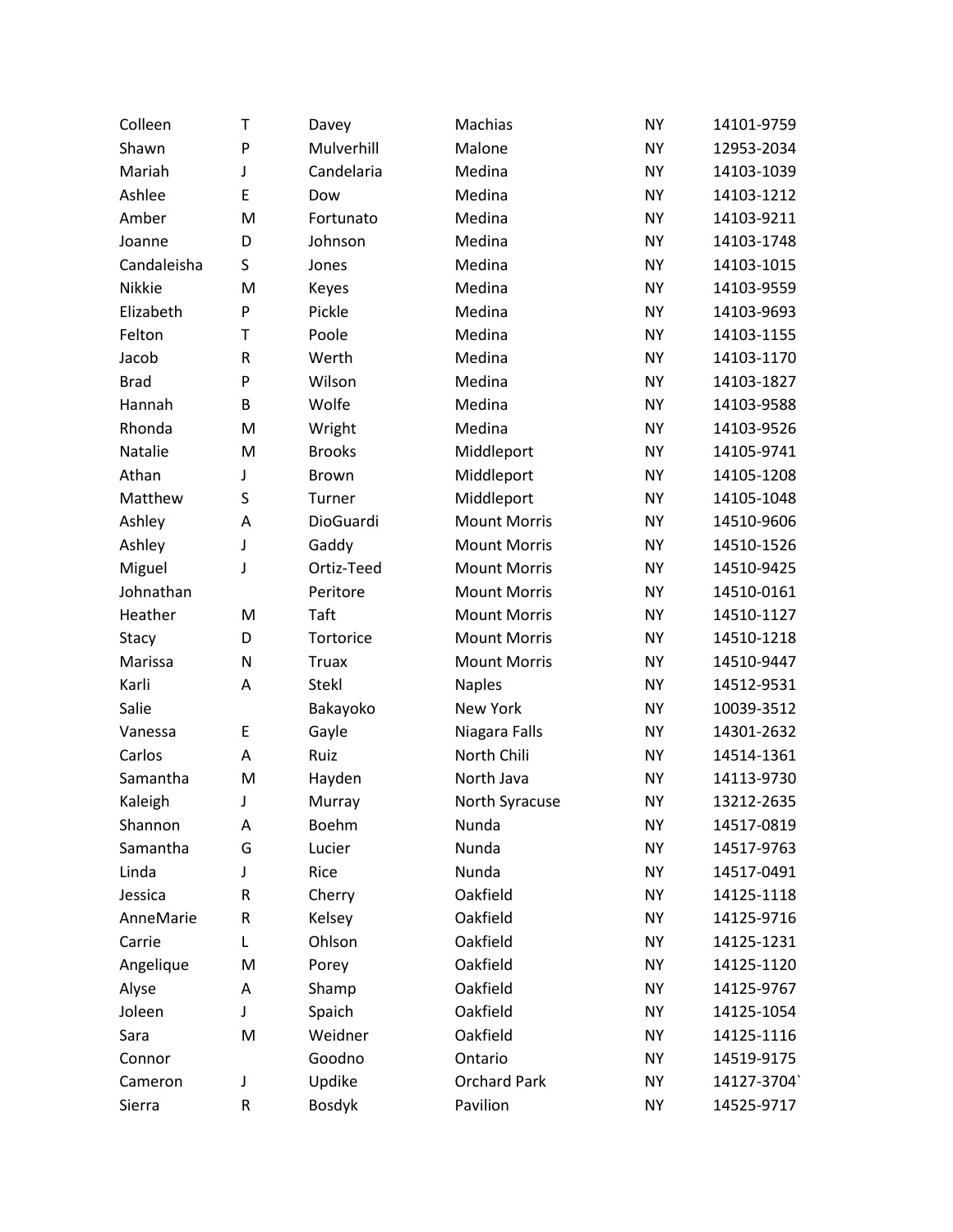| Sarah         | G            | Fanton         | Pavilion   | <b>NY</b> | 14525-9511 |
|---------------|--------------|----------------|------------|-----------|------------|
| Anthony       | T            | Misisco        | Pavilion   | <b>NY</b> | 14525-9616 |
| Nancy         | E            | Swede          | Pavilion   | <b>NY</b> | 14525-9126 |
| Samantha      | A            | Volkmar        | Pavilion   | <b>NY</b> | 14525-9138 |
| Amanda        | M            | Hilliard       | Penfield   | <b>NY</b> | 14526-9803 |
| <b>Terry</b>  | L            | Antonelli      | Perry      | <b>NY</b> | 14530-1231 |
| Lauren        | $\mathsf C$  | <b>Baker</b>   | Perry      | <b>NY</b> | 14530-1548 |
| <b>Brett</b>  | L            | <b>Boyle</b>   | Perry      | <b>NY</b> | 14530-1331 |
| Michaela      | Α            | <b>Brant</b>   | Perry      | <b>NY</b> | 14530-9734 |
| Renee         | Α            | Malove         | Perry      | <b>NY</b> | 14530-1507 |
| Caroline      | V            | McKay          | Perry      | <b>NY</b> | 14530-1038 |
| Mariah        | M            | Sillen         | Perry      | <b>NY</b> | 14530-1104 |
| Amanda        | N            | Bernard        | Piffard    | <b>NY</b> | 14533-9765 |
| Kaely         | E            | Shepard        | Piffard    | <b>NY</b> | 14533-9761 |
| Donna         | L            | Turner         | Piffard    | <b>NY</b> | 14533-9702 |
| Ami           | L            | Cornell        | Pittsford  | <b>NY</b> | 14534-1840 |
| Katelyn       | E            | Trowse         | Port Byron | <b>NY</b> | 13140-3343 |
| Randy         | M            | Timothy        | Retsof     | <b>NY</b> | 14539      |
| Lauren        | Α            | Arnone         | Rochester  | <b>NY</b> | 14607-3360 |
| Gabrielle     | M            | <b>Baldwin</b> | Rochester  | <b>NY</b> | 14612-4126 |
| Alicia        |              | <b>Bohrer</b>  | Rochester  | <b>NY</b> | 14626-4881 |
| Celia         | Α            | Caleb          | Rochester  | <b>NY</b> | 14624-2254 |
| Samuel        | J            | Calvin         | Rochester  | <b>NY</b> | 14605-1559 |
| <b>Tricia</b> | Г            | Cooke          | Rochester  | <b>NY</b> | 14624-4409 |
| Lauren        | M            | Countryman     | Rochester  | <b>NY</b> | 14624-5803 |
| Chelsea       | Е            | Davis          | Rochester  | <b>NY</b> | 14610-1739 |
| Nicole        |              | DelMastro      | Rochester  | <b>NY</b> | 14616-2716 |
| Katelin       | E            | Donahue        | Rochester  | <b>NY</b> | 14606-3440 |
| Michael       | G            | Francati       | Rochester  | <b>NY</b> | 14616-5511 |
| Amanda        | К            | Hart           | Rochester  | <b>NY</b> | 14606-3223 |
| Andrew        | C            | Holmes         | Rochester  | NY        | 14616-4208 |
| Jennifer      | M            | Margis         | Rochester  | <b>NY</b> | 14623-3011 |
| Daniel        | P            | Mlacker        | Rochester  | <b>NY</b> | 14624-2837 |
| Susan         | M            | Muchard        | Rochester  | <b>NY</b> | 14624-4700 |
| Michelle      | L            | Murray         | Rochester  | ΝY        | 14620-1686 |
| Andre         |              | Quiles         | Rochester  | <b>NY</b> | 14611      |
| Jessica       | $\mathsf{N}$ | Rush           | Rochester  | ΝY        | 14620-1710 |
| Phirun        |              | Salcido        | Rochester  | <b>NY</b> | 14621-4635 |
| Brittany      | Α            | <b>Schulik</b> | Rochester  | ΝY        | 14616-3813 |
| Haley         | M            | Walker         | Rochester  | <b>NY</b> | 14616-3638 |
| Kelly         | D            | Welch          | Rochester  | ΝY        | 14624-4660 |
| Maria         | ${\sf N}$    | Tallo          | Rush       | NY        | 14543-9741 |
| Amanda        | C            | Vetromile      | Rush       | NY        | 14543-9751 |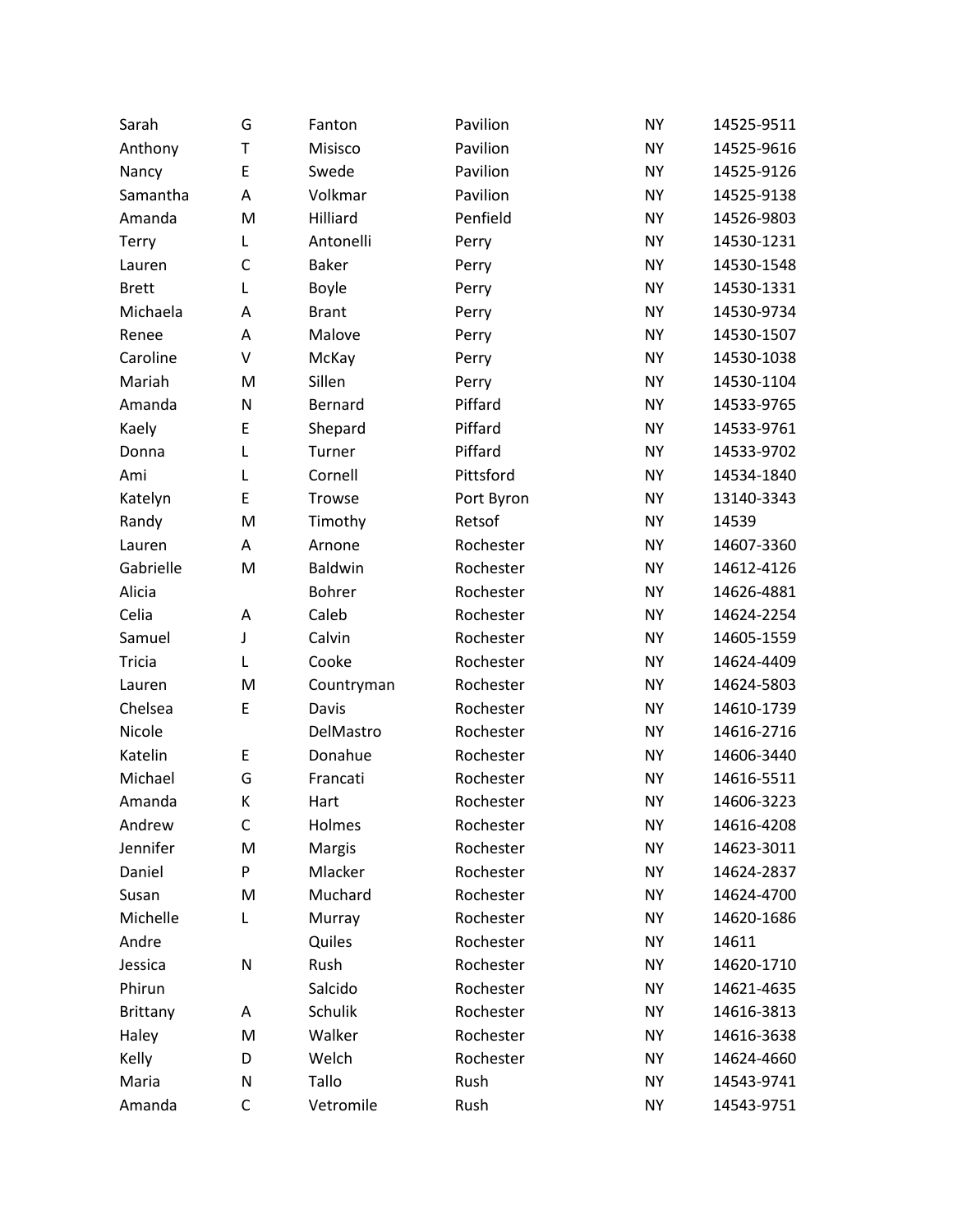| April         |    | Gingerich     | Sardinia              | <b>NY</b> | 14134-9712 |
|---------------|----|---------------|-----------------------|-----------|------------|
| <b>Brooke</b> | К  | Thornton      | Sardinia              | <b>NY</b> | 14134-9718 |
| Janna         | L  | Doezema       | <b>Silver Springs</b> | <b>NY</b> | 14550-0223 |
| Amber         | L  | Howard        | <b>Silver Springs</b> | <b>NY</b> | 14550-0029 |
| Kristen       | L  | Brightenfield | South Byron           | <b>NY</b> | 14557-0167 |
| Adam          | D  | Bixby         | Spencerport           | <b>NY</b> | 14559-9520 |
| Marguarite    | C  | Humphrey      | Spencerport           | <b>NY</b> | 14559-9734 |
| Serenna       |    | Roose         | Spencerport           | <b>NY</b> | 14559-1033 |
| Emily         | Α  | Schirmer      | Spencerport           | <b>NY</b> | 14559-1038 |
| Leslie        | Α  | Dilcher       | Springwater           | <b>NY</b> | 14560-9701 |
| Stacy         | M  | Hayhurst      | Springwater           | <b>NY</b> | 14560-9719 |
| Abigail       |    | Miller        | Springwater           | <b>NY</b> | 14560-9679 |
| Jonathan      | C  | Casper        | Stafford              | <b>NY</b> | 14143-9554 |
| Jordan        | N  | Casper        | Stafford              | <b>NY</b> | 14143-9554 |
| Ashley        | E  | Sheelar       | Stafford              | <b>NY</b> | 14143-9510 |
| Sarah         | R  | Church        | Strykersville         | <b>NY</b> | 14145-9501 |
| Anthony       | R  | Wolowiec      | Strykersville         | <b>NY</b> | 14145-9545 |
| Kaci          | T  | Asper         | Syracuse              | <b>NY</b> | 13211-1432 |
| Mallori       | B  | Andrews       | Varysburg             | <b>NY</b> | 14167-9757 |
| Kenneth       | M  | <b>Kuras</b>  | Varysburg             | <b>NY</b> | 14167-9728 |
| Aaron         | J  | Almeter       | Warsaw                | <b>NY</b> | 14569-9352 |
| Michelle      | L  | <b>Bidell</b> | Warsaw                | <b>NY</b> | 14569-9763 |
| Colton        | M  | <b>Buck</b>   | Warsaw                | <b>NY</b> | 14569-9328 |
| Elijah        | T  | <b>Buck</b>   | Warsaw                | <b>NY</b> | 14569-9328 |
| Ervin         | W  | DeLude        | Warsaw                | <b>NY</b> | 14569-9758 |
| Kaitlin       | L  | Draper        | Warsaw                | <b>NY</b> | 14569-1159 |
| Laurel        | L  | Hendershott   | Warsaw                | <b>NY</b> | 14569-9744 |
| Chelsea       | A  | Henry         | Warsaw                | <b>NY</b> | 14569-1037 |
| Joshua        | T  | Herman        | Warsaw                | <b>NY</b> | 14569-1517 |
| Alexander     | J  | Ingles        | Warsaw                | <b>NY</b> | 14569-1454 |
| Sherrie       | L  | Spencer       | Warsaw                | <b>NY</b> | 14569-1438 |
| Amanda        | Α  | Campbell      | Waterport             | <b>NY</b> | 14571      |
| Mackenzie     | А  | Lamirand      | Waterport             | <b>NY</b> | 14571-9635 |
| Sierra        | L  | VanWycke      | Waterport             | <b>NY</b> | 14571-9725 |
| Abigail       | J  | Beaupre       | Wayland               | <b>NY</b> | 14572-1342 |
| Christina     | M  | Conti-Yacono  | Wayland               | <b>NY</b> | 14572-1457 |
| Alison        | E  | Gleason       | Wayland               | <b>NY</b> | 14572-9712 |
| Kaitlyn       |    | Cooper        | Webster               | <b>NY</b> | 14580-8831 |
| Patrick       | W  | Gurnow        | Webster               | <b>NY</b> | 14580-1729 |
| Angela        | M  | Ghani         | <b>West Valley</b>    | <b>NY</b> | 14171-9763 |
| Megan         | E  | Hebdon        | <b>West Valley</b>    | <b>NY</b> | 14171-9721 |
| Judith        | M. | Elwell        | Wyoming               | <b>NY</b> | 14591-9726 |
| Clint         | Α  | Wright        | Wyoming               | NY        | 14591-9413 |